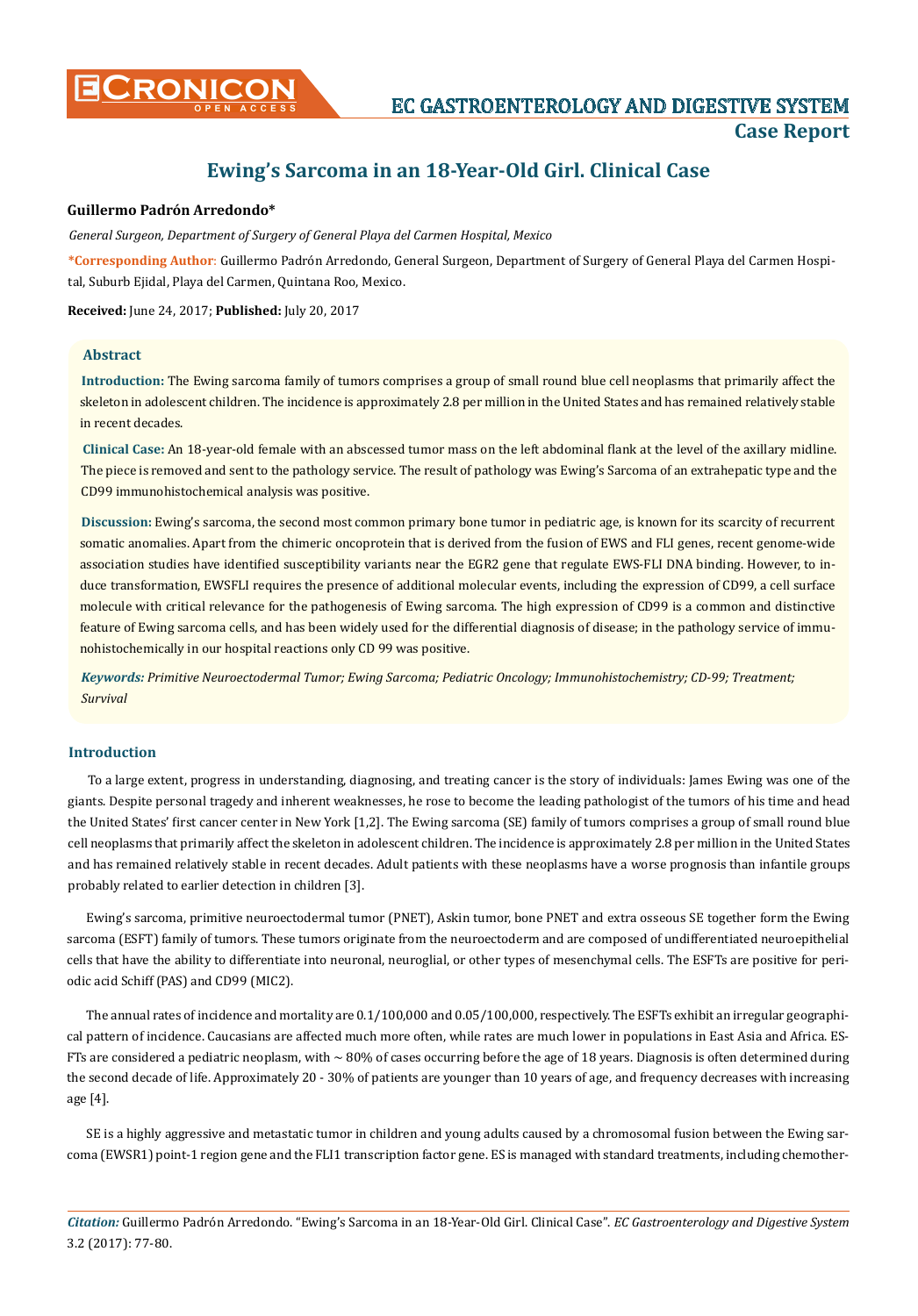### **Ewing's Sarcoma in an 18-Year-Old Girl. Clinical Case**

apy, surgery, and radiation. Although the 5-year survival rate in primary ES has improved the survival rate of SE patients with metastasis or recurrence remains low. Several new molecular targets in SE have been recently identified and investigated in preclinical and clinical targeting and the function of receptor tyrosine kinases (RTKs), the fusion protein EWS-FLI1 and mTOR has been shown to be promising. Interest in the immunological responses of patients with ES has also increased. Immunotherapies have been considered using T cells, NK cells, cancer vaccines and monoclonal antibodies to SE, especially for patients with recurrences [5].

#### **Clinical Case**

An 18-year-old female presented to the outpatient general surgery clinic for presenting an abscessed tumor mass on the left abdominal flank at the level of the axillary midline, assuming that it was an abdominal wall abscess, It is punctured and serohematic fluid is obtained weight without obtaining purulent material, soon it is proceeded to exéresis of the tumor type pseudo cystic of very thin walls which is broken when manipulating it observing trabecular tissue in its interior and abundant serohemático liquid and blood clots.

The piece is removed and sent to the pathology service. Previous ultrasound had reported: lobulated lipomas on the left flank of 8 cm. New ultrasound reported lobulated cystic lesion at L2-L3 level with irregular septa and reinforcement nodules of 7.2 x 7.8. X 7.6 cm (Figure 1, 2).





*Figure 1: Lipomas lobulated on left flank. Figure 2: Lobular cystic lesion at L2-L3 level with irregular septa and reinforcing nodules.*

The result of pathology was Ewing sarcoma of an extra skeletal type with positive CD99 immunohistochemical analysis measuring 6.5 x 5.4 x 4.1 cm with positive tumor margins. The patient reports that 18 months earlier a "lipoma" had been removed at the same site and that she had grown again. The patient's file is obtained and the previous surgery is confirmed. CT scans of the abdomen; chest and skull were not found in any metastases. The patient is referred to a hospital of high specialty to the oncology service for its management and corresponding follow-up. Currently the patient has not presented new tumor growth with normal scarring at the surgical site.

#### **Discussion**

Ewing's sarcoma (EWS), the second most common primary bone tumor in pediatric age, is known for its scarcity of recurrent somatic anomalies. Apart from the chimeric oncoprotein that is derived from the fusion of the EWS and FLI genes, recent genome-wide association studies have identified susceptibility variants near the EGR2 gene that regulate EWS-FLI DNA binding. However, to induce transformation, EWSFLI requires the presence of additional molecular events, including the expression of CD99, a cell surface molecule with critical relevance for the pathogenesis of EWS. The high expression of CD99 is a common and distinctive feature of EWS cells, and has been used to a large extent for the differential diagnosis of disease, in the pathology service of our hospital immunohistochemical tests only the CD99 was positive [6].

*Citation:* Guillermo Padrón Arredondo. "Ewing's Sarcoma in an 18-Year-Old Girl. Clinical Case". *EC Gastroenterology and Digestive System*  3.2 (2017): 77-80.

78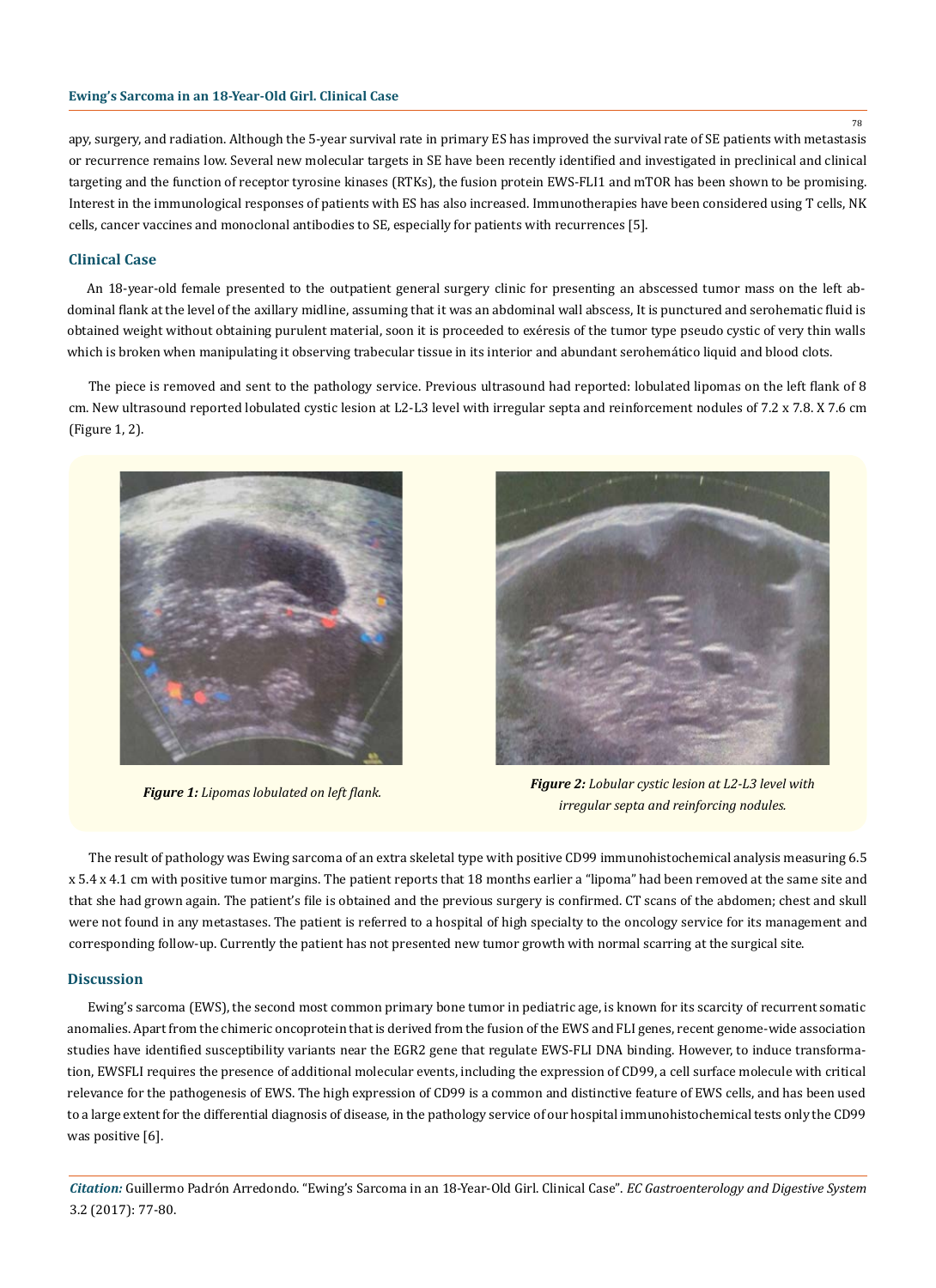The transcription factor Friend Leukemia Integration 1 (FLI-1) is also a useful marker in the diagnosis of Ewing's sarcoma / peripheral primitive neuroectodermal tumor, however, its positivity is more reliable when used in combination with other markers Set of differentiation CD99 [7].

Likewise, the likelihood that the molecular analysis of t (11; 22) reordering involving EWS / FLI-1 genes would have diagnostic value in Ewing's sarcoma (ES) and in primitive neuroectodermal tumors (PNET) was found That while EWS expression does not appear to be specific for ES/PNET, analysis of FLI-1 expression along with CD-99 is a powerful marker for ES/PNET and important factors in the differential diagnosis of SRCT [8].

One aspect we were worried about was metastasis because our patient reported intermittent dizziness and headaches, but the body scan did not show any. CNS metastases are rare and late in children with sarcomas of bone/soft tissue, although in the work of Bekiesinska-Figatowska M., *et al.* [9] is more frequent (3.45%) than in other reports (0.7%). Ewing's sarcoma tends to metastasize to the bones of the skull and soft tissue sarcomas have several morphological forms.

Standard first-line treatment for patients with these tumors includes chemotherapy with a five-drug regimen of vincristine, doxorubicin (Adriamycin®) and cyclophosphamide, alternating with ifosfamide and etoposide (VAC/IE). In cases of inadequate response, a number of second-line regimens are available. However, more treatment options are required for those patients with disease that do not respond to standard treatment. Trabectedin is a new treatment option for patients with ESFT [10].

Eribulin at cytotoxic concentrations and co-treatment with Eribulin at subtóxicas concentrations together with BI 6727 arrest cells act at the M-phase of the cell cycle before the onset of cell death. This mitotic arrest is followed by increased phosphorylation of BCL-2 and BCL-xL, as well as deregulation of MCL-1, suggesting the inactivation of these anti-apoptotic proteins of the BCL-2 family [11].

Children, adolescents, and young adults treated with Ewing's sarcoma (ES) are at risk for complications related to disease and treatment-related. Therefore, they are at high risk of relapse/progression and secondary cancers [12].

## **Conclusion**

The Ewing tumor is rare in our country and given that our hospital does not have the oncology service, our patient was referred to a Regional High Specialty Hospital in the Peninsula for follow-up and control. This tumor is the first to be reported in our hospital and was initially managed by the general surgery service of our hospital.

# **Conflict of Interest**

None.

## **Ethical Approval**

None for being a retrospective study.

# **Financial Support**

None.

## **Bibliography**

- 1. [Huvos AG. "James Ewing: cancer man".](https://www.ncbi.nlm.nih.gov/pubmed/9845732) *Annals of Diagnostic Pathology* 2.2 (1998): 146-148.
- 2. [Brand RA. "The Classic. The Bulkley Lecture: The Modern Attitude Toward Traumatic Cancer".](https://www.ncbi.nlm.nih.gov/pmc/articles/PMC3270173/) *Clinical Orthopaedics and Related Research* [470.3 \(2012\): 642-662.](https://www.ncbi.nlm.nih.gov/pmc/articles/PMC3270173/)
- 3. Verma V., *et al*[. "A Comparison of Pediatric vs. Adult Patients with the Ewing Sarcoma Family of Tumors".](https://www.ncbi.nlm.nih.gov/pubmed/28534008) *Frontiers in Oncology* 7 [\(2017\): 82.](https://www.ncbi.nlm.nih.gov/pubmed/28534008)
- 4. Uyeturk U., *et al*[. "Clinical outcomes and prognostic factors of adult's Ewing sarcoma family of tumors: single center experience".](https://www.ncbi.nlm.nih.gov/pmc/articles/PMC4925728/) *[Contemporary Oncology \(Pozn\)](https://www.ncbi.nlm.nih.gov/pmc/articles/PMC4925728/)* 20.2 (2016): 141-146.
- 5. Yu H., *et al*[. "Potential approaches to the treatment of Ewing's sarcoma".](https://www.ncbi.nlm.nih.gov/pubmed/27740934) *Oncotarget* 8.3 (2017): 5523-5539.
- 6. Martinelli M., *et al*[. "CD99 polymorphisms significantly influence the probability to develop Ewing sarcoma in earlier age and patient](https://www.ncbi.nlm.nih.gov/pubmed/27792997) disease progression". *Oncotarget* [7.47 \(2016\): 77958-77967.](https://www.ncbi.nlm.nih.gov/pubmed/27792997)
- 7. Ahmed S., *et al*[. "Immunohistochemical detection of FLI-1 protein expression in Ewing Sarcoma/ peripheral primitive neuroectoder](https://www.ncbi.nlm.nih.gov/pubmed/27686307)mal tumour: A study of 50 cases". *[Journal of Pakistan Medical Association](https://www.ncbi.nlm.nih.gov/pubmed/27686307)* 66.10 (2016): 1296-1298.

*Citation:* Guillermo Padrón Arredondo. "Ewing's Sarcoma in an 18-Year-Old Girl. Clinical Case". *EC Gastroenterology and Digestive System*  3.2 (2017): 77-80.

79